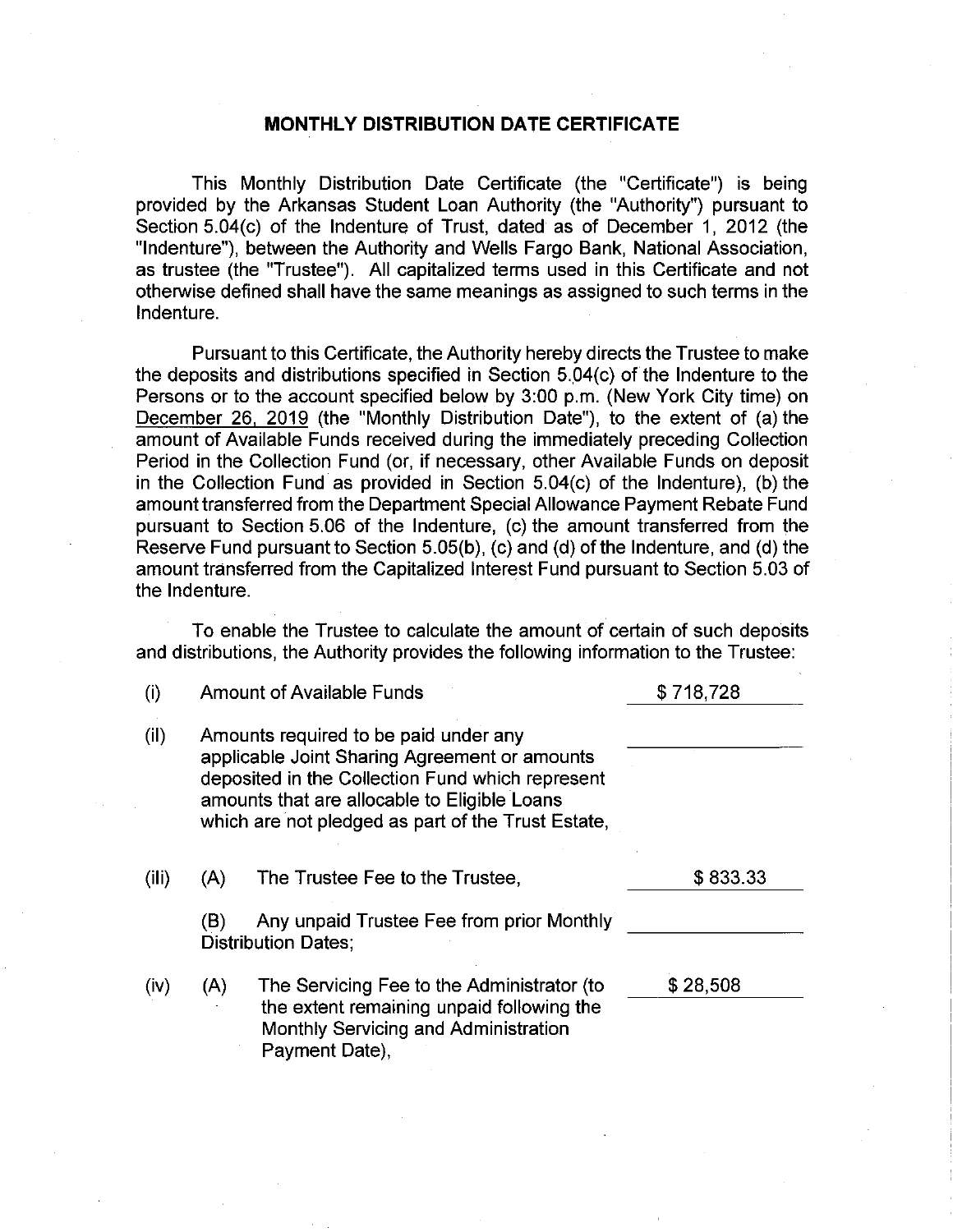|     | (B) | Any unpaid Servicing Fees from prior<br>Monthly Servicing and Administration<br><b>Payment Dates:</b>                                                     |         |
|-----|-----|-----------------------------------------------------------------------------------------------------------------------------------------------------------|---------|
| (v) | (A) | The Administration Fee to the<br>Administrator (to the extent<br>remaining unpaid following the Monthly<br>Servicing and Administration Payment<br>Date), | \$4,073 |
|     | (B) | Any unpaid Administration Fees from prior<br>Monthly Servicing and Administration<br><b>Payment Dates:</b>                                                |         |
|     |     | The Parity Ratio as of the end of the Collection                                                                                                          | 142.73% |

Period preceding the Monthly Distribution Date.

Pool Balance for such Monthly Distribution Date. \$48,870,996

Pursuant to this Certificate, if applicable, the Authority further hereby directs the Trustee to withdraw from:

(a) [reserved];

(b) the Capitalized Interest Fund for deposit to the Collection Fund (i) the amount of insufficient Available Funds in the Collection Fund to make the transfers required by Sections 5.04(b) (other than transfers to repurchase Eligible Loans from a Servicer or any Guaranty Agency) and 5.04(c)(i) through (v) of the Indenture, and (ii) an amount equal to the amount required to be transferred to the Collection Fund on such Monthly Distribution Date; and

(c) the Reserve Fund for deposit to the Collection Fund (i) to the extent moneys are not available to make the transfers from the Capitalized Interest Fund and the Acquisition Fund, the amount of insufficient Available Funds in the Collection Fund to make the transfers required by Sections 5.04(b) (other than transfers to repurchase Eligible Loans from a Servicer or any Guaranty Agency) and 5.04(c)(i) through (v) of the Indenture, and (ii) the amount on deposit in the Reserve Fund in excess of the Specified Reserve Fund Balance.

The Authority hereby certifies that the information set forth in this Certificate is true and accurate in all material respects, is in compliance with the provisions of the Indenture and that the Trustee may conclusively rely on the same with no further duty to examine or determine the information contained herein.